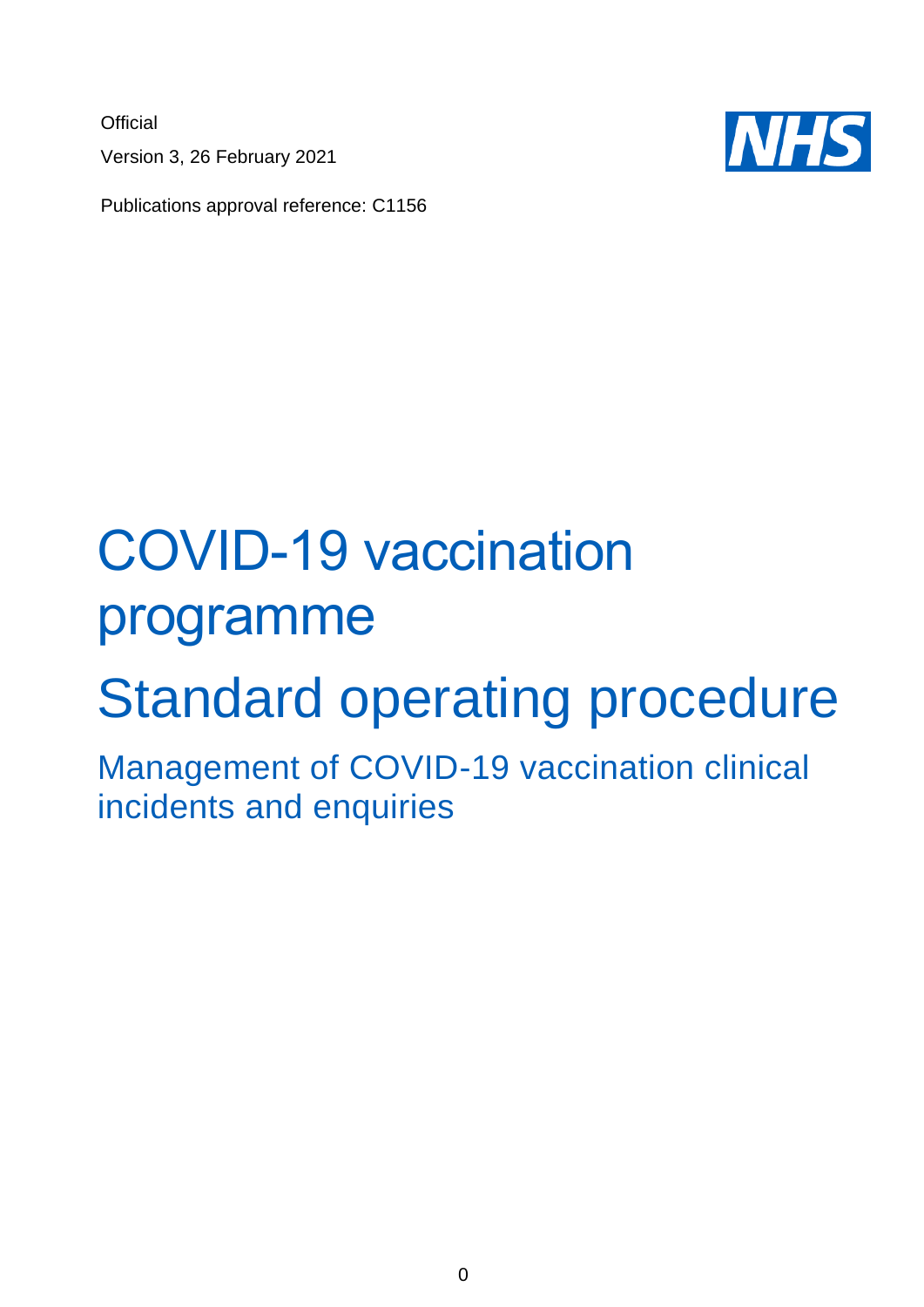# **Contents**

| 1.                        |                                                                    |  |
|---------------------------|--------------------------------------------------------------------|--|
| $\overline{\mathbf{2}}$ . |                                                                    |  |
| 3.                        |                                                                    |  |
| 4.                        |                                                                    |  |
| 5.                        | National enquiry or incident management and escalation processes 8 |  |
| 6.                        |                                                                    |  |
|                           |                                                                    |  |
|                           |                                                                    |  |
|                           |                                                                    |  |

### <span id="page-1-0"></span>**Glossary**

- CARS: Clinical Advice and Response Service (Part of Screening and Immunisation Teams)
- CRG: Clinical Reference Group
- EPRR: Emergency Preparedness Resilience and Response
- ICC SPOC: Incident Coordination Centre Single Point of Contact
- MHRA: Medicines and Healthcare products Regulatory Agency
- NHS E&I: NHS England and NHS Improvement
- NRLS: National Reporting and Learning System
- NVOC: National Vaccination Operations Centre
- PHE: Public Health England
- PMO: Project Management Office
- ROC: Regional Single Point of Contact
- RVOC: Regional Vaccination Operations Centre
- SIDD: Strategic Incident Director of the Day
- SPS: Specialist Pharmacy Service
- SVOC: System Vaccination Operations Centre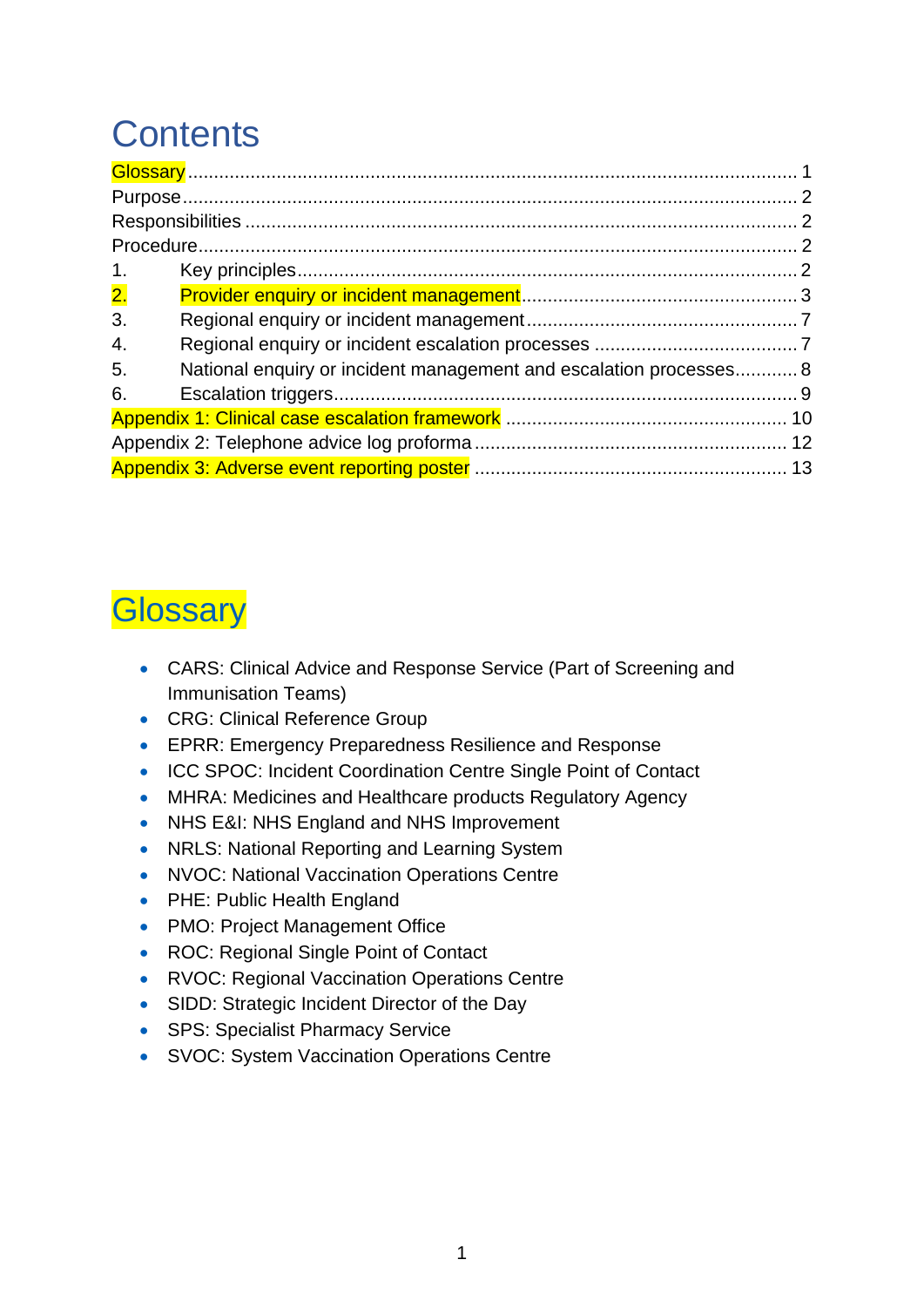## <span id="page-2-0"></span>Purpose

The purpose of this document is to clarify the process by which incidents and enquiries related to the COVID-19 vaccination programme are escalated and addressed, at both regional and national levels, and to describe the audit and governance process for this. This is not intended to replace existing local investigation and risk management processes, in accordance with NHS England's Serious Incident [framework.](https://www.england.nhs.uk/patient-safety/serious-incident-framework/)

## <span id="page-2-1"></span>**Responsibilities**

- It is the responsibility of everyone involved in the Covid-19 vaccination programme to ensure that any incidents or enquiries are identified and escalated appropriately, in accordance with the agreed regional and national framework outlined in this document.
- All sites must have a designated staff member responsible for ensuring that the procedures in this document are adhered to.
- Any incidents that are deemed to require a fast track response should be escalated urgently and as a priority through designated fast track pathways.
- Escalation pathways at every level require appropriate governance processes to be in place – including assignment of reference numbers, appropriate logging, audit and closure.

### <span id="page-2-2"></span>**Procedure**

- <span id="page-2-3"></span>**1. Key principles**
	- Providers (hospital hubs, vaccination centres and local vaccination services) must report all clinical incidents, as soon as possible after the event, using the frameworks outlined in this document.
	- The MHRA Yellow Card, PHE reporting form and NRLS eForm reporting and local risk management system (eg Datix, Ulysses) upload to NRLS should not be solely relied on for reporting significant incidents – these must also be escalated to RVOC/CARS via the agreed escalation process (Appendix 1). The fast track incident response pathway should be used if urgent.
	- A unique reference number must be assigned by RVOC when the incident is reported and this reference must be quoted in the incident report, notification to NVOC, and all subsequent correspondence. If an MHRA Yellow Card or NRLS eForm report has already been completed before reporting to RVOC occurs, these reference numbers should be provided to RVOC/ CARS so that all sources of information can be linked.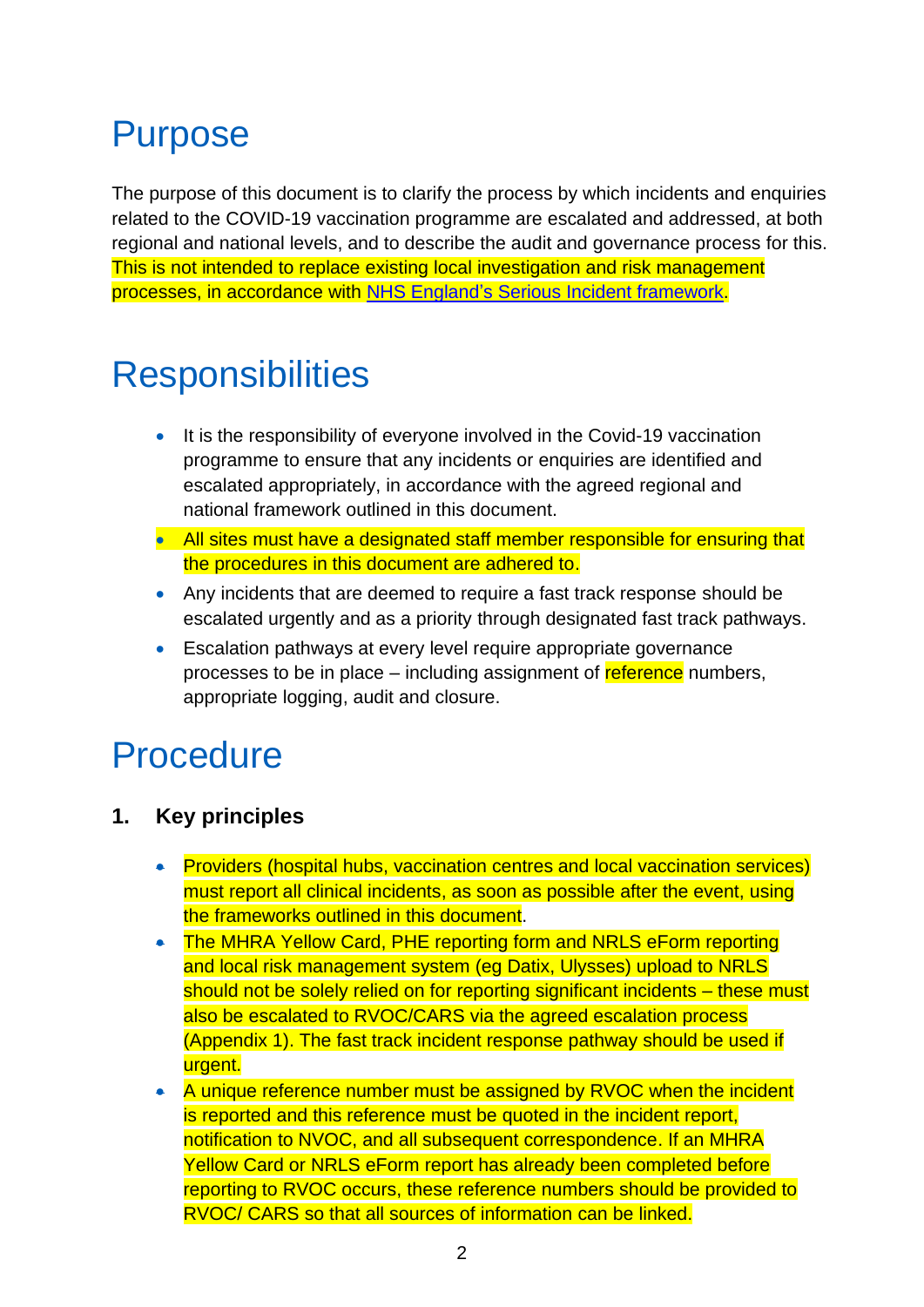- Providers using NRLS eForm reporting and local risk management systems (eg Datix, Ulysses) that upload to the NRLS should add 'COVIDVACC' to free text descriptions of what happened before submitting/uploading. This helps to rapidly locate incidents that the national vaccination team will review.
- **The fast track incident response pathway follows the same route described in Appendix 1, but the subject line should begin 'URGENT: ACTION REQUIRED'. All team members are required to urgently act (within one hour during normal service operating hours) on these requests.**

#### <span id="page-3-0"></span>**2. Provider enquiry or incident management**

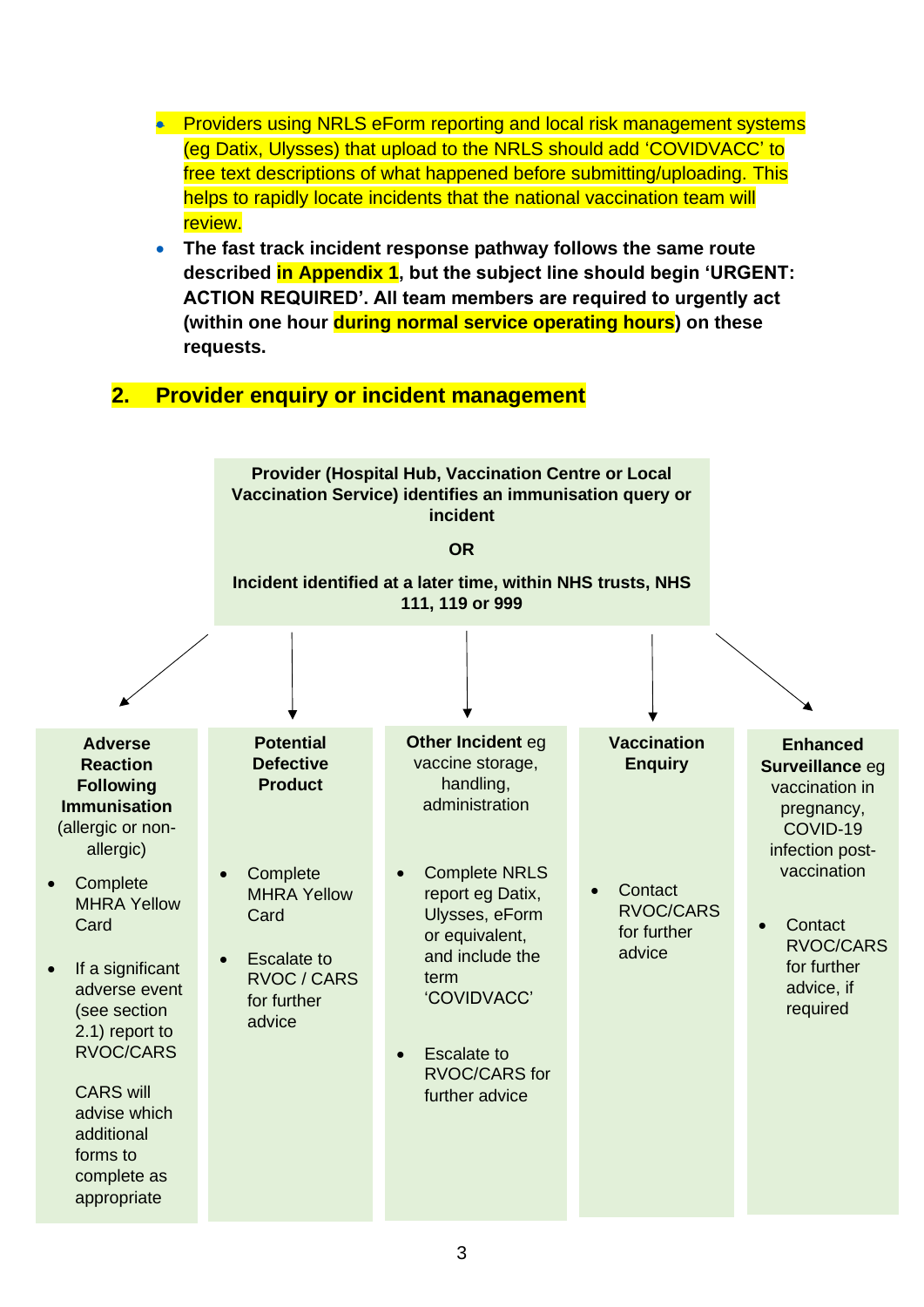- These escalation systems are to monitor the vaccination programme and identify potential learning or adjustments. They are aimed at reducing the burden on providers and regions while ensuring all the reporting requirements are met.
- Significant incidents must be escalated via the agreed escalation process (Appendix 1), using the fast track incident response pathway if urgent.
- Significant incidents must be reported on the same day of the incident and. where possible, escalated within one hour.
- Significant incidents include, but are not limited to:
	- Significant adverse events (section 2.1)
	- Incidents with significant or critical impact
	- Incidents which may impact on the vaccination programme continuing at the affected site
	- Incidents with potential for significant vaccine wastage
	- Concerns regarding potential defective vaccine(s) or products
	- Incidents where there is potential for significant shared learning.
- **If in any doubt, escalate the incident.**

#### **2.1. Adverse reaction following immunisation**

- COVID-19 vaccines are 'black triangle' medicines. MHRA encourages the reporting of all suspected adverse reactions (side effects) to newer drugs and vaccines, which are denoted by the Black Triangle symbol.
- All suspected adverse reactions, even minor, should be reported via the MHRA Yellow Card Scheme.
- An MHRA Yellow Card should be routinely completed to report all acute clinical events where symptom onset is within 72 hours of immunisation or any other events that are potentially related to the administration of the vaccine.
- Many adverse events post vaccination are known side effects of the vaccine. Where these are reported but are minor and transient, the only action is to complete an MHRA Yellow Card report.
- Some adverse events are more significant and these should be escalated to RVOC/CARS for further investigation and advice. These include, but are not limited to:
	- Any side-effect / reaction that is not already noted in the manufacturer's SPC and that the clinician considers to be possibly linked chronologically to the vaccination
	- A known side-effect / reaction noted on the SPC but that the clinician considers to be an extreme or severe form of this known side-effect, eg fever that lasts for more than an expected number of days and for which there is no other cause; an urticarial reaction that affects a much larger area than just the injection site etc.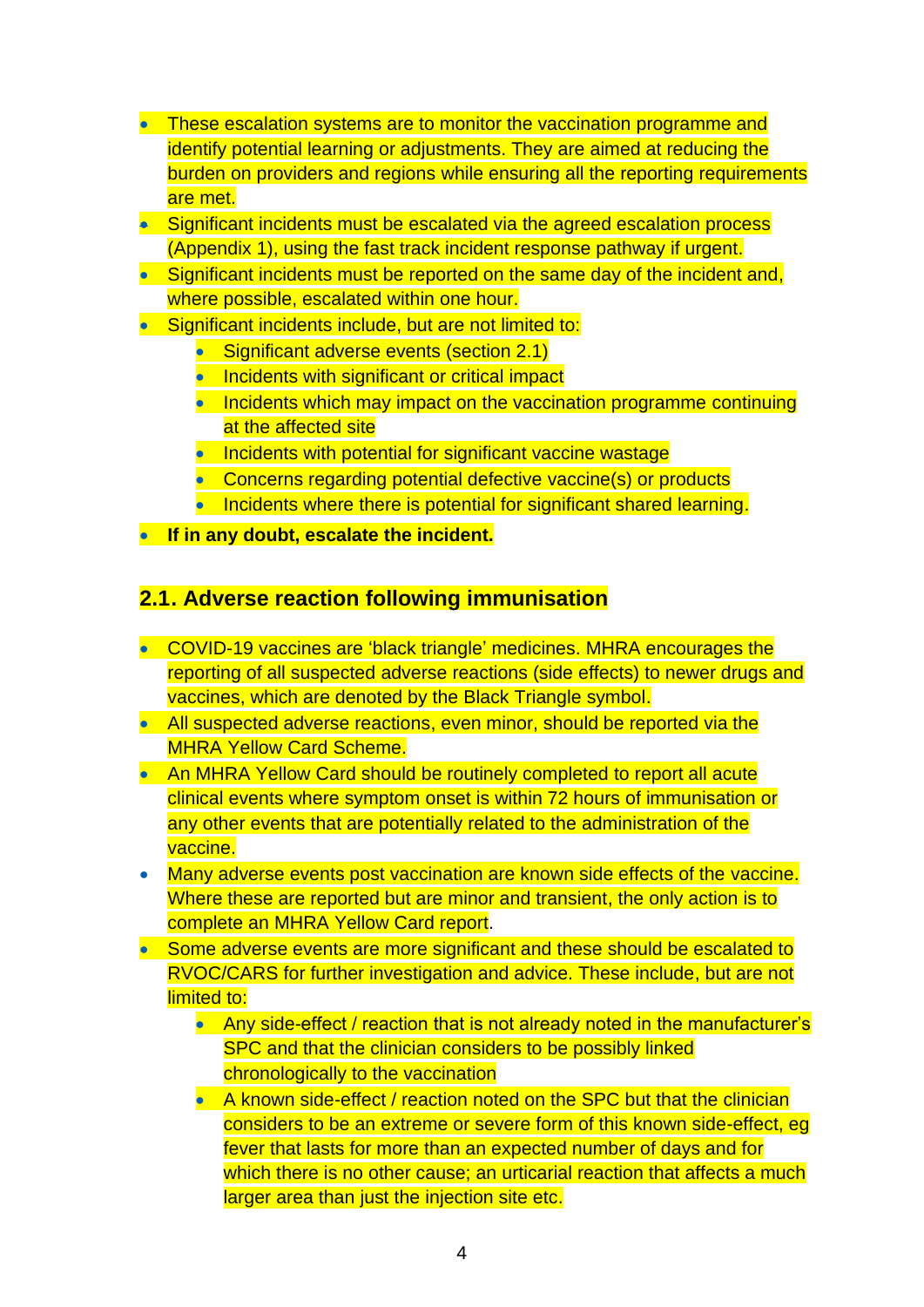• An acute clinical event linked in time to the vaccination for which the clinician does not consider there to be any other clinical cause.

- RVOC / CARS will advise on which additional reporting should be completed following initial review of the information provided about the event/incident (Appendix 3). This may include completing the PHE allergy / acute clinical event form [https://cutt.ly/covid-ae.](https://cutt.ly/covid-ae) This reporting system is a collaboration between Public Health England, NHSE&I and MHRA. PHE is the data owner and controller, but the information will be shared with NHSE&I to ensure that all appropriate action can be taken to develop advice and guidance to mitigate against future events. Once the form is completed, the system will generate a summary which can be copied into the MHRA Yellow Card form (and other reporting systems as necessary).
- Once submitted, data will be reported to PHE and shared via an automated process with NHS E&I (which ensures consistency of data between NHS E&I, **PHE and MHRA)**
- Significant adverse events must be escalated via the agreed escalation process (Appendix 1), using the fast track incident response pathway if urgent.
- RVOC will allocate a unique reference number when the incident is reported. This will be used to log the incident at regional level and will be provided to NVOC. This reference should be quoted in further correspondence.

#### **2.2. Potential defective product**

- If there are concerns regarding a potentially defective vaccine, they should be escalated to RVOC/CARS and reported via the MHRA Yellow Card Scheme.
- CARS will advise on any further actions required and will escalate to NVOC for further advice and guidance where significant.

#### **2.3. Other clinical or non-clinical incidents**

- This refers to all other vaccine-related incidents, including cold chain, storage, preparation and administration.
- These incidents should be reported to RVOC/CARS as soon as possible to ensure prompt identification and management of any patients who may be affected, and so effective risk assessments are carried out to enable the service to be maintained and vaccine wastage minimised.
- All these incidents, including 'near-misses', should be routinely reported to NRLS eForm reporting or local risk management system (eg Datix, Ulysses) upload to the NRLS. "COVIDVACC" should be included in the description.
- Advice on responding to errors in vaccine storage, handling and administration are in PHE's [Vaccine Incident Guidance](https://assets.publishing.service.gov.uk/government/uploads/system/uploads/attachment_data/file/859773/PHE_vaccine_incident_guidance_January_2020.pdf)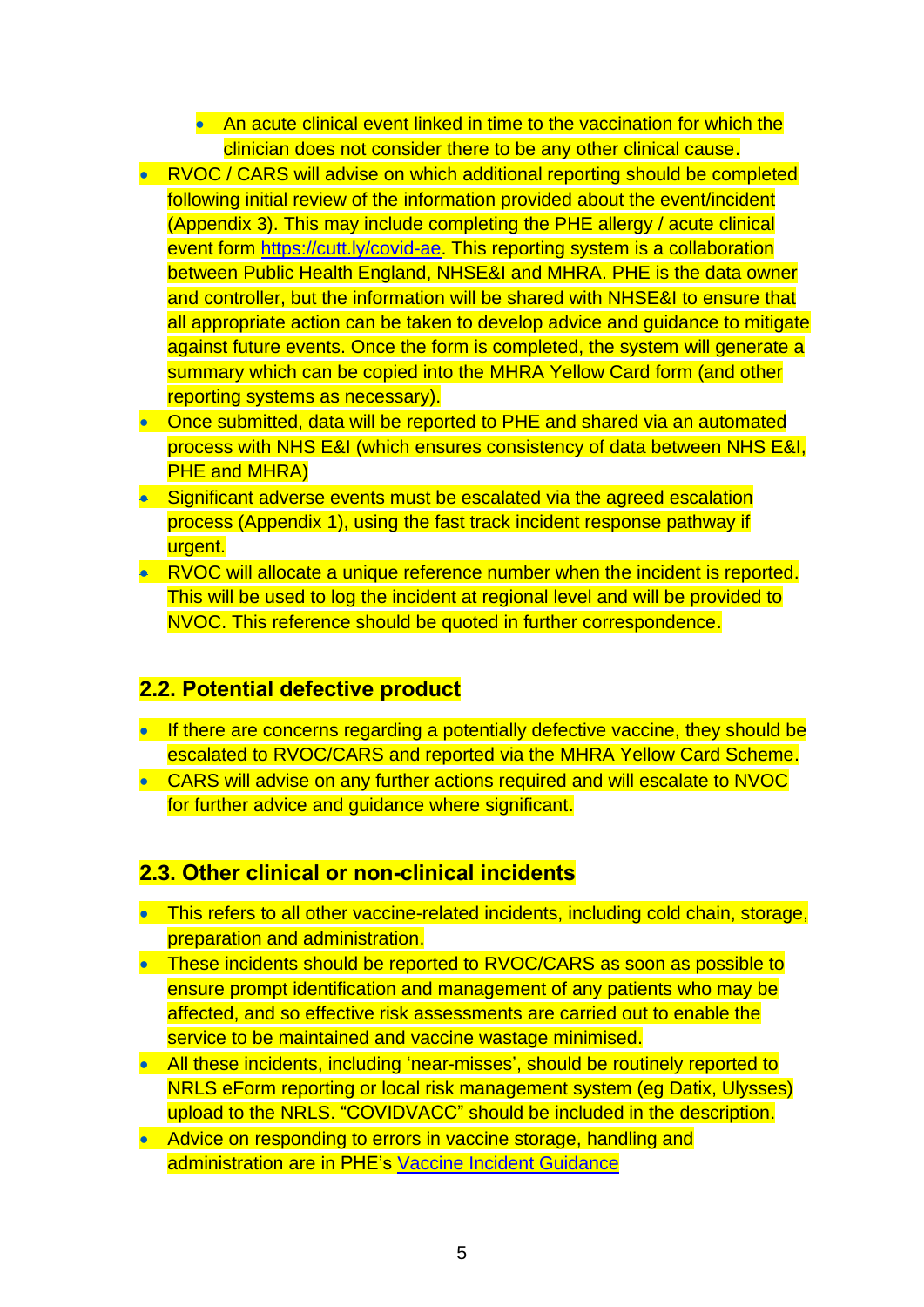#### **2.3.1 Preventing vaccine wastage**

- If there are concerns about whether vaccine(s) are suitable for use, eg a potentially defective vaccine vial, **do not discard it.** The vaccine should be quarantined in accordance with storage requirements and may need to be sent for further investigation.
- In deciding whether a vaccine is suitable for use CARS will consult the regional Chief Pharmacist and further advice may be provided by the Regional Quality Assurance Pharmacist and the Specialist Pharmacy Service (SPS).
- If an incident occurs where it is believed that more than 100 doses may need to be discarded, or where the temperature excursion may be ambiguous, this must be urgently escalated to national level for a decision to be made and **national authorisation through NVOC is required**. This is to minimise any potential vaccine wastage, as further information may be available at a national level or special dispensation may be granted in particular circumstances in conjunction with manufacturers and technical experts. While awaiting a national decision the vaccine must be quarantined in accordance with the storage requirements.
- Incidents that require escalation should include the following information:
	- Vaccine type
	- Batch number
	- Number of vials affected
	- Expiry date (fridge and frozen, if applicable). For the Pfizer vaccine transport time must be included in the expiry
	- Description of current condition and location of the vaccine
	- As much detail as possible regarding the incident (including any uncertainty around specific details).

#### **2.4. Vaccination enquiries**

- All vaccination enquiries should be escalated via the agreed route to RVOC/CARS – see Appendix 1.
- The fast track pathway should be used if an urgent response is required.

#### **2.5. Enhanced surveillance**

- PHE has published details of the [COVID-19 vaccine surveillance strategy.](https://assets.publishing.service.gov.uk/government/uploads/system/uploads/attachment_data/file/951189/COVID-19_vaccine_surveillance_strategy.pdf) This includes:
	- Reporting cases of COVID-19 post-vaccination. Further information, including criteria for reporting is [here](https://www.gov.uk/government/publications/covid-19-enhanced-surveillance-of-cases-in-vaccinated-individuals/reporting-to-the-enhanced-surveillance-of-covid-19-cases-in-vaccinated-individuals#criteria-for-reporting)
	- Routinely notifying PHE about COVID-19 vaccination in pregnancy [\(VIP\)](https://www.gov.uk/guidance/vaccination-in-pregnancy-vip)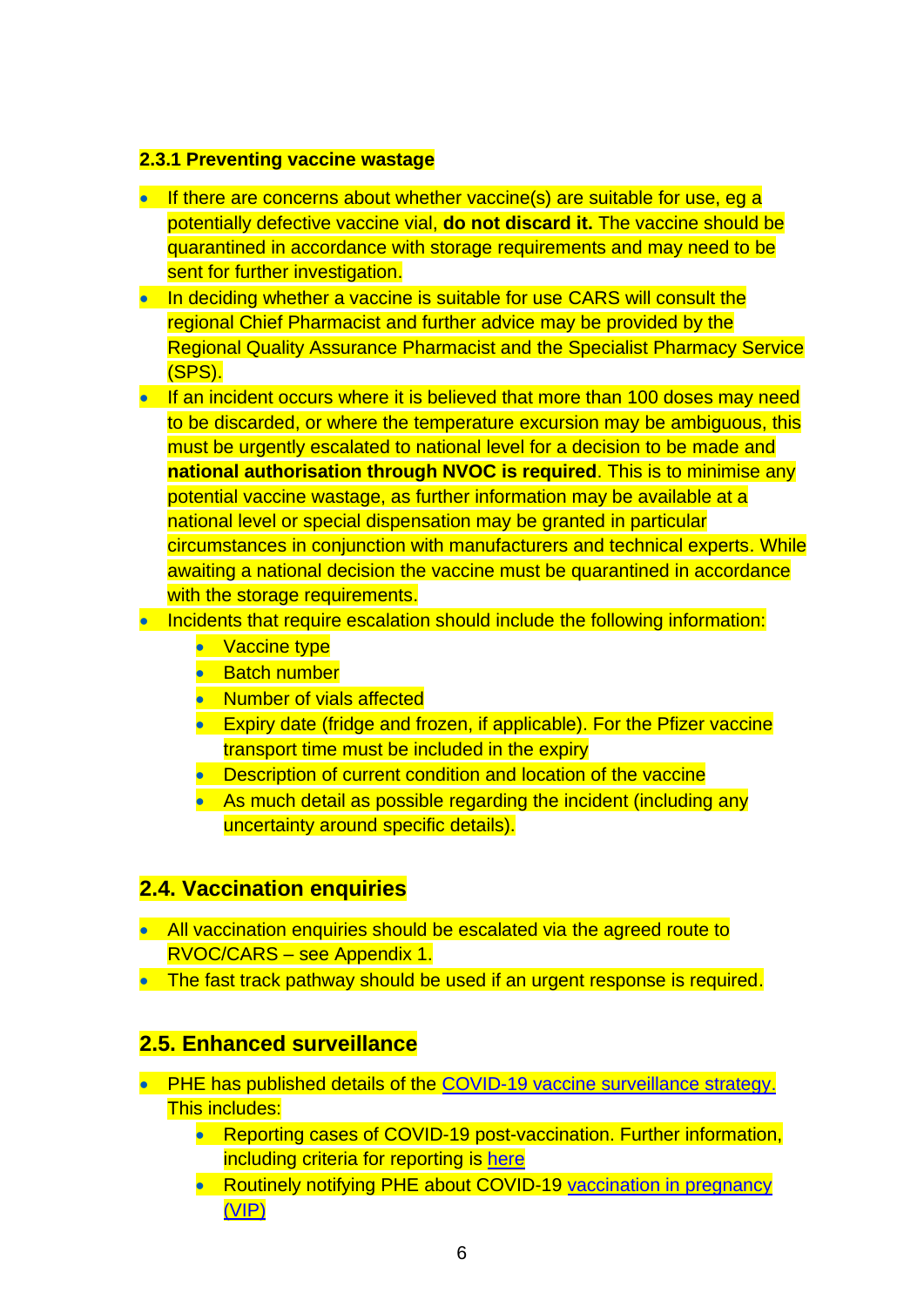• Any questions about COVID-19 vaccine surveillance should be escalated to CARS.

#### <span id="page-7-0"></span>**3. Regional enquiry or incident management**

- Once a provider has escalated an enquiry or incident, the RVOC will then forward to CARS who will consult with the relevant regional leads, as required, to address it.
- If CARS requires further capacity to address the enquiry or incident, regional mutual support networks can be used.
- If the CARS team requires urgent advice, they may contact the PHE National Immunisation Team directly. If this occurs, the interaction must be logged appropriately by the CARS team and reported into the RVOC.
- If required, a provider or SVOC may contact CARS directly. If this occurs, this should be logged and reported to the RVOC for audit and governance purposes. Any telephone advice given should be logged using a telephone advice proforma (Appendix 2, or equivalent).
- Most incidents and enquiries will be resolved at a regional level, however, all significant incidents must be reported to the National Clinical Team via ICC SPOC, as described in Appendix 1.

#### <span id="page-7-1"></span>**4. Regional enquiry or incident escalation processes**

- If an incident or enquiry requires immediate escalation, the preferred route is via RVOC requesting that the Regional Single Point of Contact (ROC) send a message to the ICC SPOC.
- It is RVOC's responsibility to ensure that a single reference number has been assigned to the case. This reference must be quoted in the incident report, notification to NVOC, and all subsequent correspondence. If an MHRA Yellow Card or Datix report has already been completed before reporting to RVOC occurs, this information should be included in the report to enable all sources of information to be readily linked.
- All incidents requiring escalation should be reported **as soon as possible after the event.**
- The PHE National Immunisation Team can escalate an issue directly through the ICC SPOC. In this case, procedures must be in place to ensure duplicate requests are not made through ICC SPOC under different case reference numbers.

#### <span id="page-7-2"></span>**5. National enquiry or incident management and escalation processes**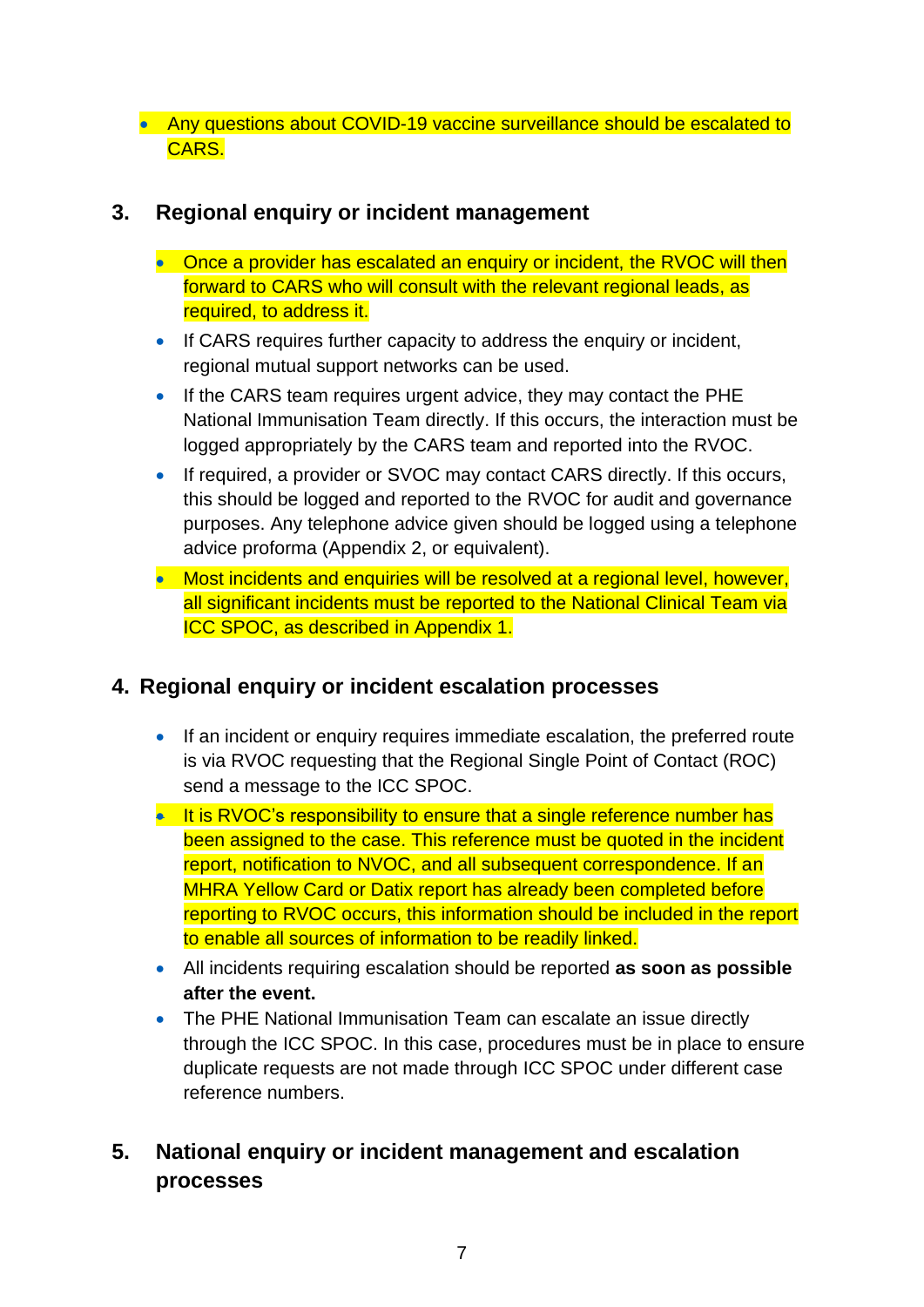- The ICC SPOC will direct all COVID-19 vaccination-related cases to the NVOC.
- The NVOC will direct all clinical cases to the National Clinical Cell.
- If a case arrives at the NVOC without a reference number, it should be assigned a reference number before being sent to the National Clinical Cell.
- In the event of duplicate requests being made with different reference numbers, the PMO team and clinical cell triage lead will ensure consistency of approach by assigning a single reference for the case.
- The National Clinical Cell will provide a 7-day 08:00-20:00 clinician run triage service.
- The National Clinical Cell will address the incident or enquiry, liaising with the regional CARS team via RVOC to obtain further information if required, and with PHE, MHRA Yellow Card system and NHS subject matter specialists or other key stakeholders as needed.
- The responses will be collated and sent out via ICC SPOC after approval by the COVID-19 Vaccination Clinical Workstream.
- If required, significant incidents will be raised within the national COVID-19 incident response infrastructure, including directly with the National COVID-19 Vaccination Clinical Workstream and the COVID-19 National Strategic Incident Director of the Day (SIDD). This will be undertaken by an on-call member via the Vaccination Clinical Workstream lead and the Clinical Cell Triage Lead.

#### <span id="page-8-0"></span>**6. Escalation triggers**

The COVID-19 Vaccination Programme clinical escalation triggers are as follows:

| <b>Trigger</b>           | <b>Impact</b>                                                                                                                                                                                                                            | <b>Action</b>                                                                                                                                                                                                                                                                                                                                                                                                                          | <b>Senior leadership</b>                                                                                                                                                                                                                 |
|--------------------------|------------------------------------------------------------------------------------------------------------------------------------------------------------------------------------------------------------------------------------------|----------------------------------------------------------------------------------------------------------------------------------------------------------------------------------------------------------------------------------------------------------------------------------------------------------------------------------------------------------------------------------------------------------------------------------------|------------------------------------------------------------------------------------------------------------------------------------------------------------------------------------------------------------------------------------------|
| <b>Limited</b><br>impact | <b>Issue</b> is<br>localised and<br>has an<br>expected<br>short duration<br>Solutions are<br>available<br>within the<br>organisation,<br>or within the<br>local health<br>and care<br>system.<br>No clear direct<br>risk to<br>patients. | <b>Clinical Advice</b><br>$\bullet$<br><b>Response Service</b><br>(CARS) to lead &<br>manage.<br><b>CARS</b> to report at<br>$\bullet$<br>weekly Clinical<br><b>Reference Group</b><br>(CRG) governance<br>meeting and Regional<br><b>Vaccine Operations</b><br>Centre (RVOC).<br>After governance<br>$\bullet$<br>meeting regional<br><b>CARS / RVOC to</b><br>advise National<br><b>Clinical Cell and</b><br><b>National Vaccine</b> | Regional team have direct<br>$\bullet$<br>operational oversight<br>Routine weekly reporting to<br>$\bullet$<br>the National Clinical Cell<br>to identify important trends<br>for future planning and<br>proactive incident<br>prevention |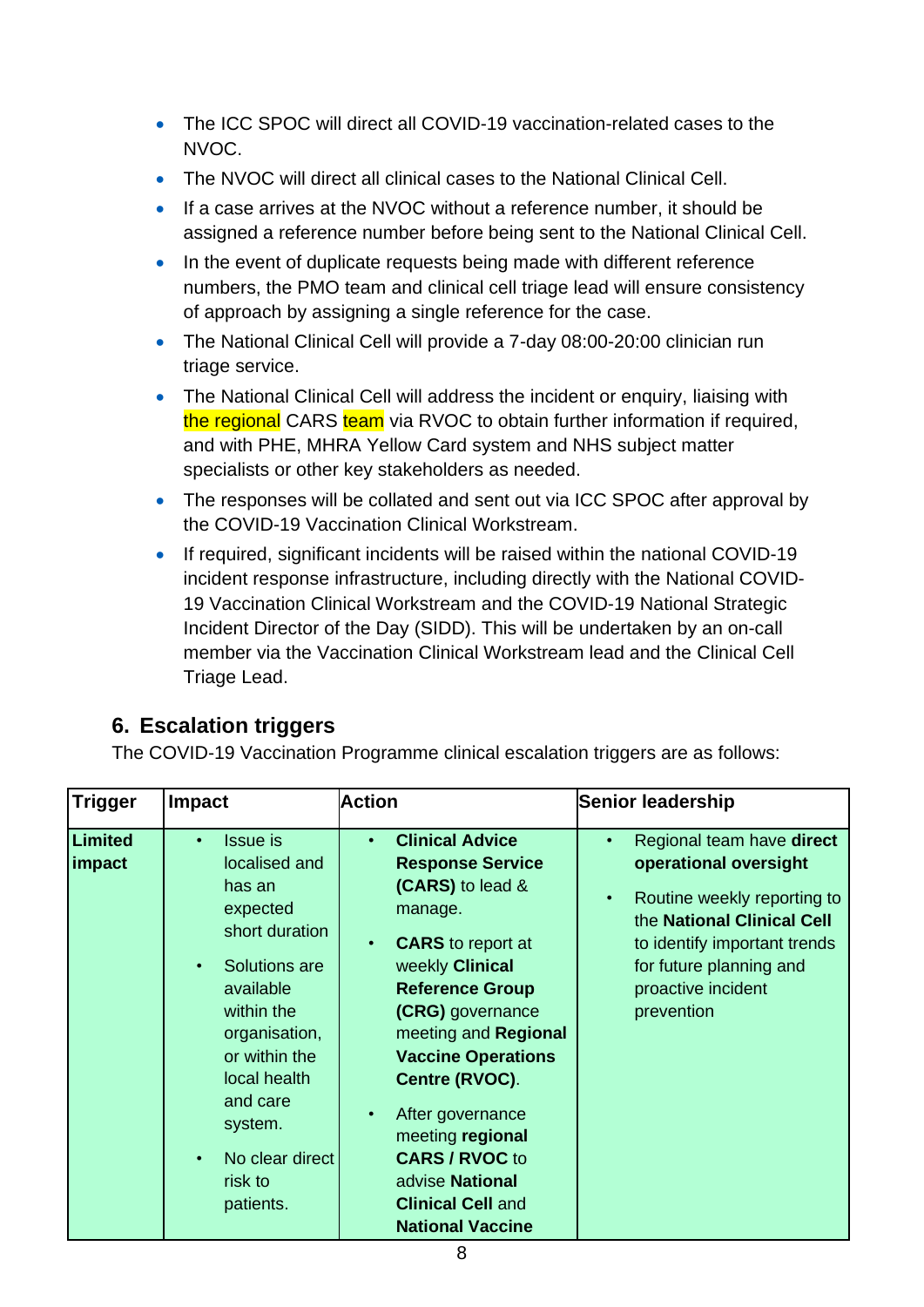| <b>Trigger</b>                   | <b>Impact</b>                                                                                                                                                                                                                                                                                                                                                                                                                                                                                                                                                                                                                                                 | <b>Action</b>                                                                                                                                                                                                                                                                                                                                                                                      | <b>Senior leadership</b>                                                                                                                                                                                                                                                                                                                                                                    |
|----------------------------------|---------------------------------------------------------------------------------------------------------------------------------------------------------------------------------------------------------------------------------------------------------------------------------------------------------------------------------------------------------------------------------------------------------------------------------------------------------------------------------------------------------------------------------------------------------------------------------------------------------------------------------------------------------------|----------------------------------------------------------------------------------------------------------------------------------------------------------------------------------------------------------------------------------------------------------------------------------------------------------------------------------------------------------------------------------------------------|---------------------------------------------------------------------------------------------------------------------------------------------------------------------------------------------------------------------------------------------------------------------------------------------------------------------------------------------------------------------------------------------|
|                                  |                                                                                                                                                                                                                                                                                                                                                                                                                                                                                                                                                                                                                                                               | <b>Operations Centre</b><br>(NVOC) of actions and<br>outcome (weekly<br>report).                                                                                                                                                                                                                                                                                                                   |                                                                                                                                                                                                                                                                                                                                                                                             |
| <b>Moderate</b><br><b>impact</b> | May result in<br>$\bullet$<br>impaired<br>clinical<br>outcomes if<br>not managed<br>urgently<br><b>Solution will</b><br>$\bullet$<br>require new<br>skills,<br>procedures or<br>training to be<br>implemented.<br><b>Expected</b><br>$\bullet$<br>duration<br>longer than<br>short-term.<br>An issue is<br>$\bullet$<br>occurring at<br>multiple sites,<br>or across<br>multiple<br>geographical<br>$area - for$<br>example if a<br><b>CARS</b> reports<br>the same<br>issue at<br>different sites.<br>An incident<br>with a<br>potential lower<br>impact but for<br>which<br>resourcing<br>constraints<br>locally mean<br>that they<br>require<br>additional | <b>CARS</b> to lead &<br>$\bullet$<br>manage.<br><b>CARS</b> to collate and<br>$\bullet$<br>co-ordinate information<br>required to inform<br>clinical decision.<br><b>CARS</b> to report at<br>weekly CRG<br>governance meeting<br>and RVOC.<br>After governance<br>$\bullet$<br>meeting regional<br><b>CARS</b> to advise<br><b>National Clinical Cell</b><br>and NVOC of actions<br>and outcome. | Regional team have direct<br>$\bullet$<br>operational oversight<br>Regional team determines if<br>it's appropriate to brief the<br><b>National Clinical Cell at the</b><br>time of the incident for<br>information<br>Routine weekly reporting to<br>$\bullet$<br>the National Clinical Cell<br>to identify important trends<br>for future planning and<br>proactive incident<br>prevention |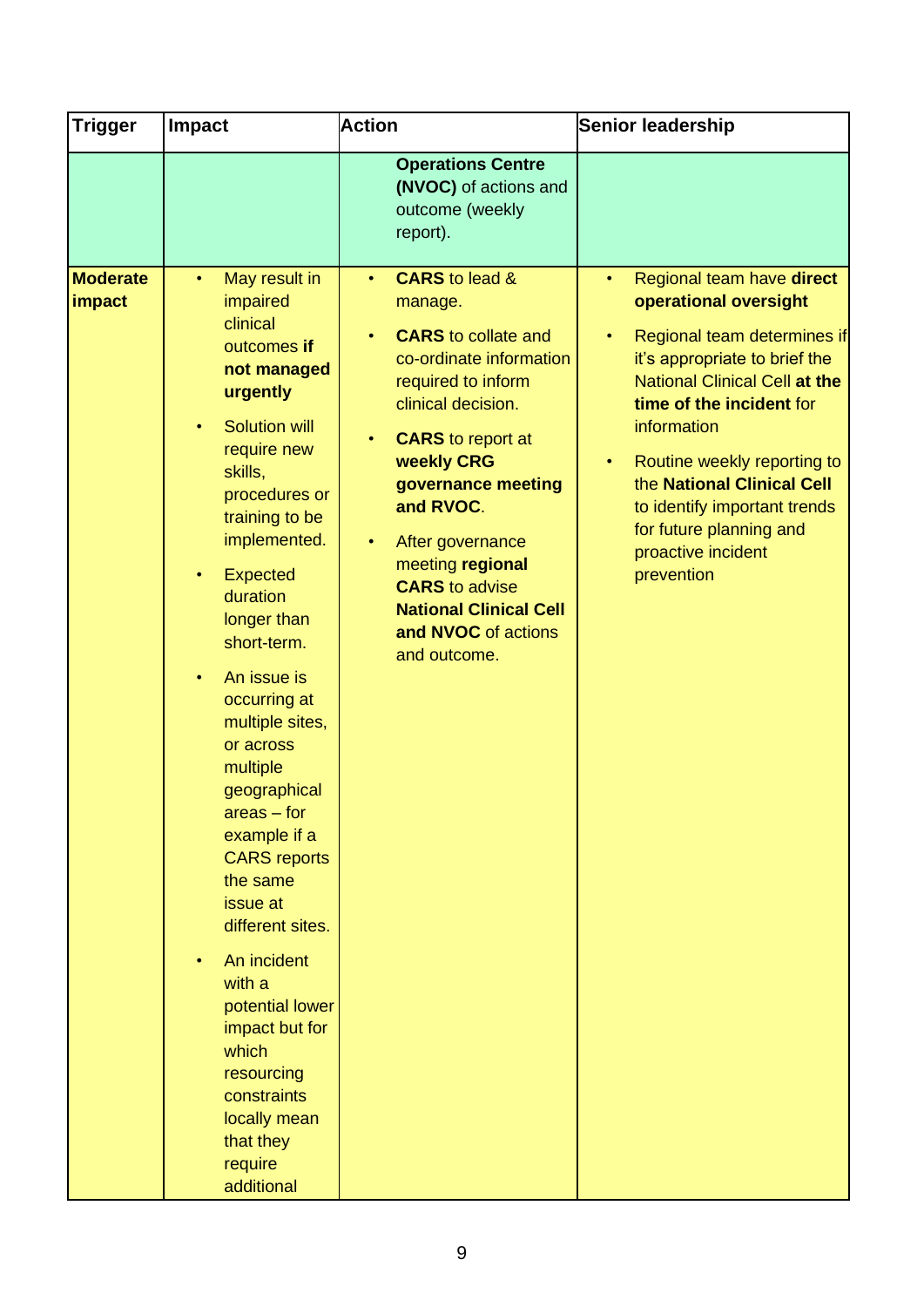| <b>Trigger</b>            | <b>Impact</b>                                                                                                                                                                                                                                                                                                  | <b>Action</b>                                                                                                                                                                                                                                                                                                                                                                                                                                                                                                                            | <b>Senior leadership</b>                                                                                                                                                                                                                                                                                                                                                                                                                                                   |
|---------------------------|----------------------------------------------------------------------------------------------------------------------------------------------------------------------------------------------------------------------------------------------------------------------------------------------------------------|------------------------------------------------------------------------------------------------------------------------------------------------------------------------------------------------------------------------------------------------------------------------------------------------------------------------------------------------------------------------------------------------------------------------------------------------------------------------------------------------------------------------------------------|----------------------------------------------------------------------------------------------------------------------------------------------------------------------------------------------------------------------------------------------------------------------------------------------------------------------------------------------------------------------------------------------------------------------------------------------------------------------------|
| Significant<br>impact     | national<br>support.<br>Significant<br>$\bullet$<br>patient safety<br>implications if<br>not managed<br>urgently<br>No immediate<br>$\bullet$<br>solutions<br>available<br>without<br>significant                                                                                                              | <b>Escalation via SPOC</b><br>$\bullet$<br>and the approved route<br>to the National<br><b>Clinical Cell.</b><br><b>National Clinical Cell</b><br>to collate and co-<br>ordinate information<br>required to inform<br>clinical decision.<br><b>National Clinical Cell</b>                                                                                                                                                                                                                                                                | <b>National Clinical Cell has</b><br>$\bullet$<br>operational oversight<br>The expectation would be<br>that a regional team briefs<br>the National Clinical Cell at<br>the time of the incident<br>via SPOC<br>Incident takes precedence<br>$\bullet$<br>over incidents of lower<br>impact                                                                                                                                                                                 |
|                           | change to<br>skills, training<br>or procedures.<br><b>Multiple</b><br>$\bullet$<br>concurrent<br>incidents<br>occurring<br>across<br>multiple<br>organisations<br>or a wider<br>geographical<br>area.<br>Identified<br>$\bullet$<br>solutions<br>cannot be<br>sustained for<br>likely duration<br>of incident. | to use established<br>process map to<br>determine the most<br>appropriate response.<br><b>National Clinical Cell</b><br>$\bullet$<br>to use approved<br>guidelines and expert<br>directory list to answer<br>questions or to brief the<br>most appropriate<br>national representative.<br><b>Clinical oversight</b><br>$\bullet$<br>provided by senior<br>clinician in vaccine<br>clinical workstream.<br><b>National Clinical cell</b><br>$\bullet$<br>to report at weekly<br>governance meeting<br>with Senior<br>Responsible Officer. | <b>National Clinical Cell</b><br>determines if it's<br>appropriate to brief the<br>Incident Director at the<br>time of the incident for<br>information<br><b>National Clinical Cell on-call</b><br>triage member can inform<br>clinical cell triage lead and<br>workstream lead if they<br>deem it appropriate<br>Routine weekly reporting to<br>the National Clinical Cell to<br>identify important trends for<br>future planning and<br>proactive incident<br>prevention |
| <b>Critical</b><br>impact | <b>Critical</b><br>$\bullet$<br>implications<br>for patients<br>and<br>vulnerable<br>populations.<br>No viable<br>$\bullet$<br>alternatives                                                                                                                                                                    | <b>Escalation via SPOC</b><br>$\bullet$<br>and the approved route<br>to the National<br><b>Clinical Cell.</b><br><b>National Clinical Cell</b><br>to collate and co-<br>ordinate information                                                                                                                                                                                                                                                                                                                                             | <b>National Clinical Cell has</b><br>$\bullet$<br>initial operational<br>oversight<br>This would be taken over by<br>the formal stand up of an<br>incident or with Strategic                                                                                                                                                                                                                                                                                               |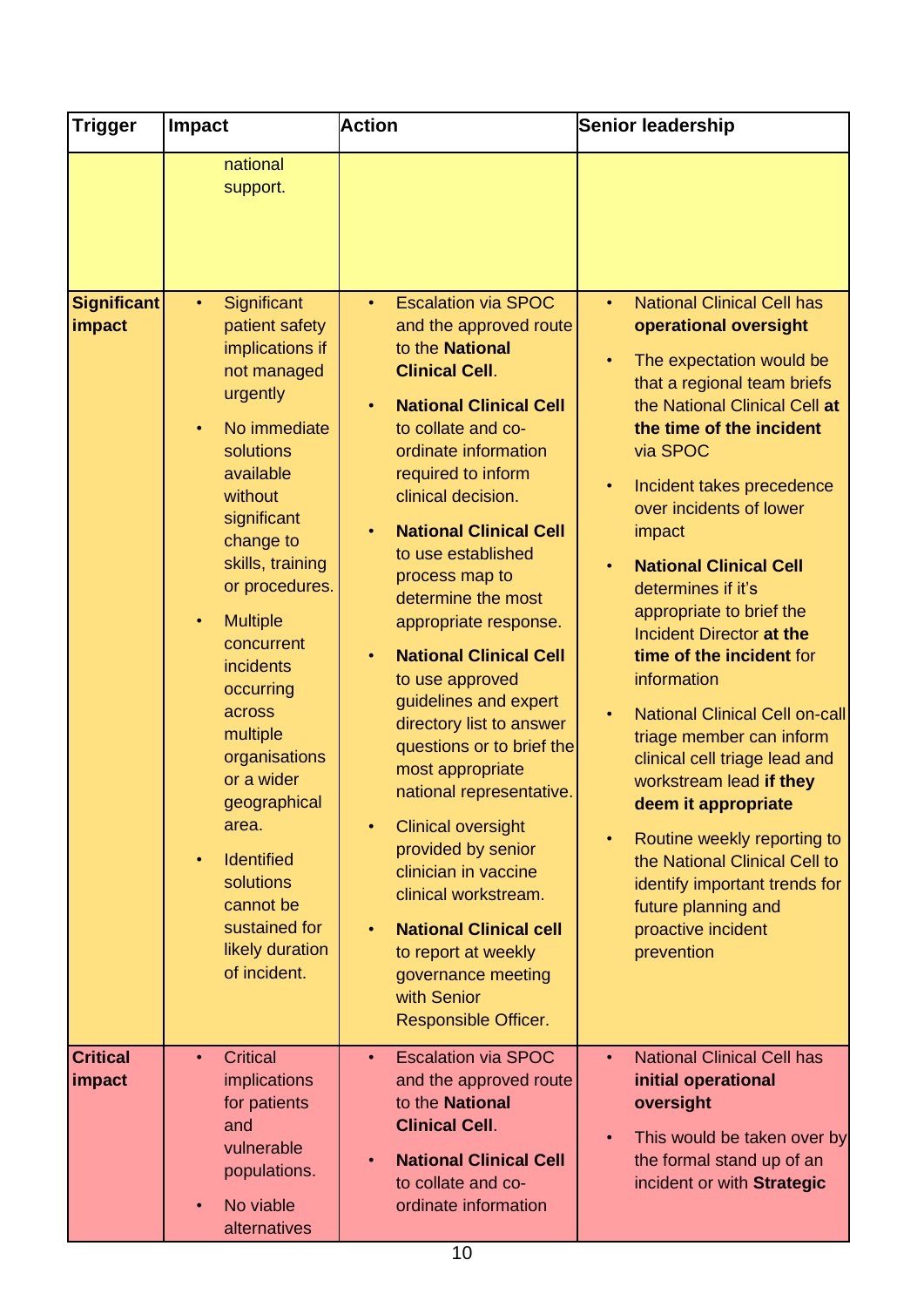| Trigger | <b>Impact</b>                                                                                                                                                                                                                                                                                           | <b>Action</b>                                                                                                                                                                                                                                                                                                                                                                                                                                                                                                                           | Senior leadership                                                                                                                                                                                                                                                                                                                                                                                                                                                                                                                                                                                                                                                                                                                                                                                                                                                                                                    |
|---------|---------------------------------------------------------------------------------------------------------------------------------------------------------------------------------------------------------------------------------------------------------------------------------------------------------|-----------------------------------------------------------------------------------------------------------------------------------------------------------------------------------------------------------------------------------------------------------------------------------------------------------------------------------------------------------------------------------------------------------------------------------------------------------------------------------------------------------------------------------------|----------------------------------------------------------------------------------------------------------------------------------------------------------------------------------------------------------------------------------------------------------------------------------------------------------------------------------------------------------------------------------------------------------------------------------------------------------------------------------------------------------------------------------------------------------------------------------------------------------------------------------------------------------------------------------------------------------------------------------------------------------------------------------------------------------------------------------------------------------------------------------------------------------------------|
|         | exist after<br>exhaustion of<br>all other<br>escalation<br>levels.<br>Life-<br>$\bullet$<br>threatening or<br>life-changing<br>impact on<br>patients<br>and/or ethical<br><i>implications</i><br>for clinicians.<br><b>Multiple</b><br>$\bullet$<br>concurrent<br>incidents<br>occurring<br>nationally. | required to inform<br>clinical decision.<br>If initial contact has<br>been made on the<br>phone given the<br>urgency then a<br>telephone log should<br>be submitted via email<br><b>National Clinical cell</b><br>to collate and co-<br>ordinate information<br>required to inform<br>clinical decision<br><b>National Clinical cell</b><br>to check and balance<br>response with<br><b>Strategic Incident</b><br>Director of the day to<br>determine if Incident<br>team to be established<br>and incident declared<br>and led by EPRR | <b>Incident Director</b><br>operational oversight<br>The expectation would be<br>$\bullet$<br>that a regional team briefs<br>the National Clinical Cell<br>immediately at the time of<br>the incident via SPOC<br>Incident takes precedence<br>$\bullet$<br>over incidents of lower<br>impact.<br><b>National Clinical Cell briefs</b><br>$\bullet$<br>the Incident Director and<br><b>Strategic Incident Director</b><br>of the Day at the time of<br>the incident<br><b>National Clinical Cell on-call</b><br>$\bullet$<br>triage member to also<br>inform clinical triage lead<br>and workstream lead<br>Reporting structure to<br>$\bullet$<br>involve CommsResponse<br>and NHS England<br>executive directors, if<br>incident declared<br>Routine weekly reporting to<br>$\bullet$<br>the National Clinical Cell to<br>identify important trends for<br>future planning and<br>proactive incident<br>prevention |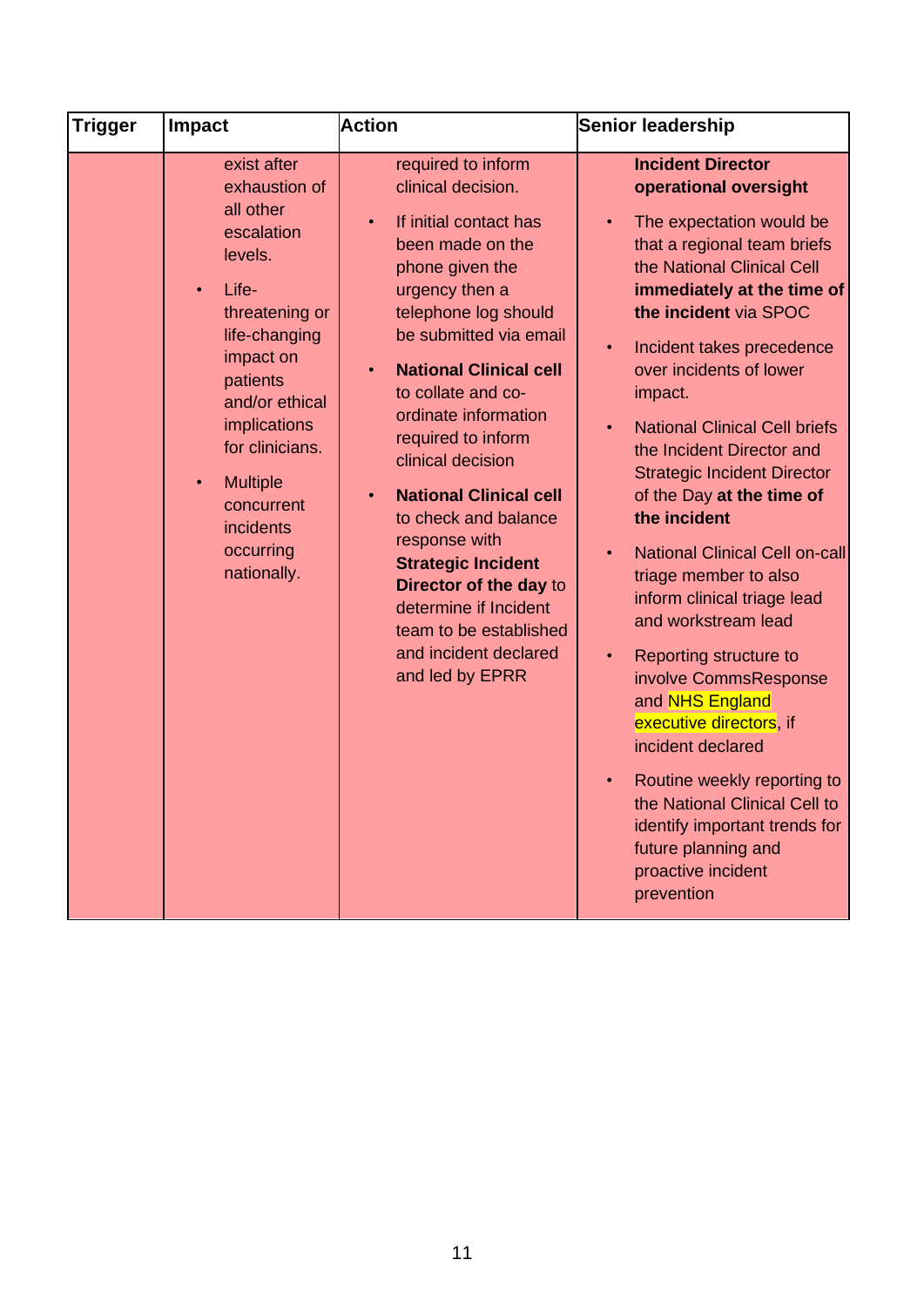### Appendix 1: Clinical case escalation framework

<span id="page-12-0"></span>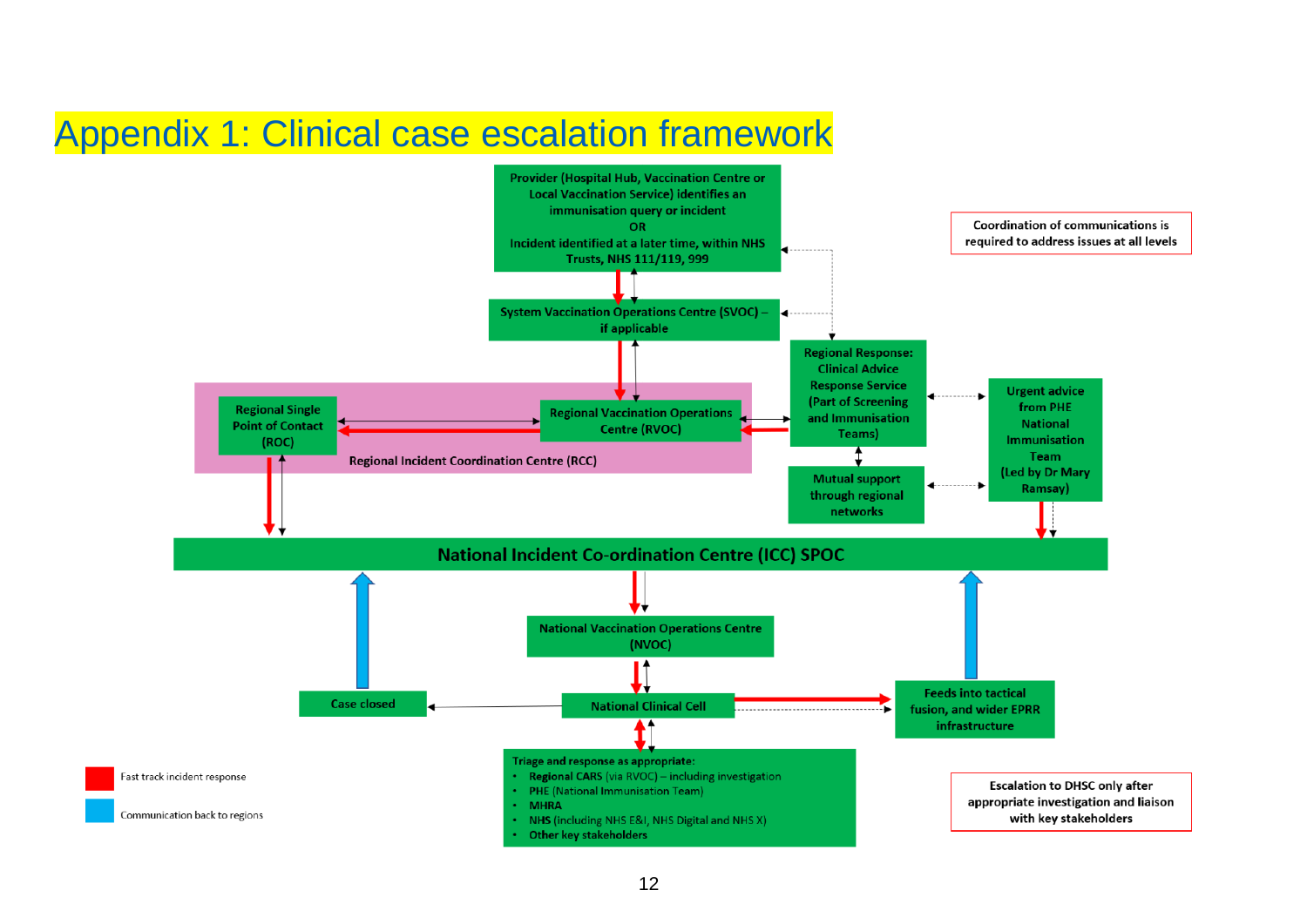# <span id="page-13-0"></span>Appendix 2: Telephone advice log proforma

**To: Advice Giver** 

**From: Insert Designation**

#### **Subject: FOR ACTION: Reference number**

Dear [Insert Name],

Many thanks for providing specialist advice regarding [Insert Issue], concerning……at location….

Below is a summary of our conversation and the wording that will be used to support any decisions made next.

[Summary]

If you are currently working within an NHS organisation your indemnity for this work will be covered.

<https://www.nhsemployers.org/covid19/assurance/indemnity-and-litigation>

If you have any concerns please do not hesitate to get in touch, and thank you for your support.

Kind regards,

[Insert name and designation]